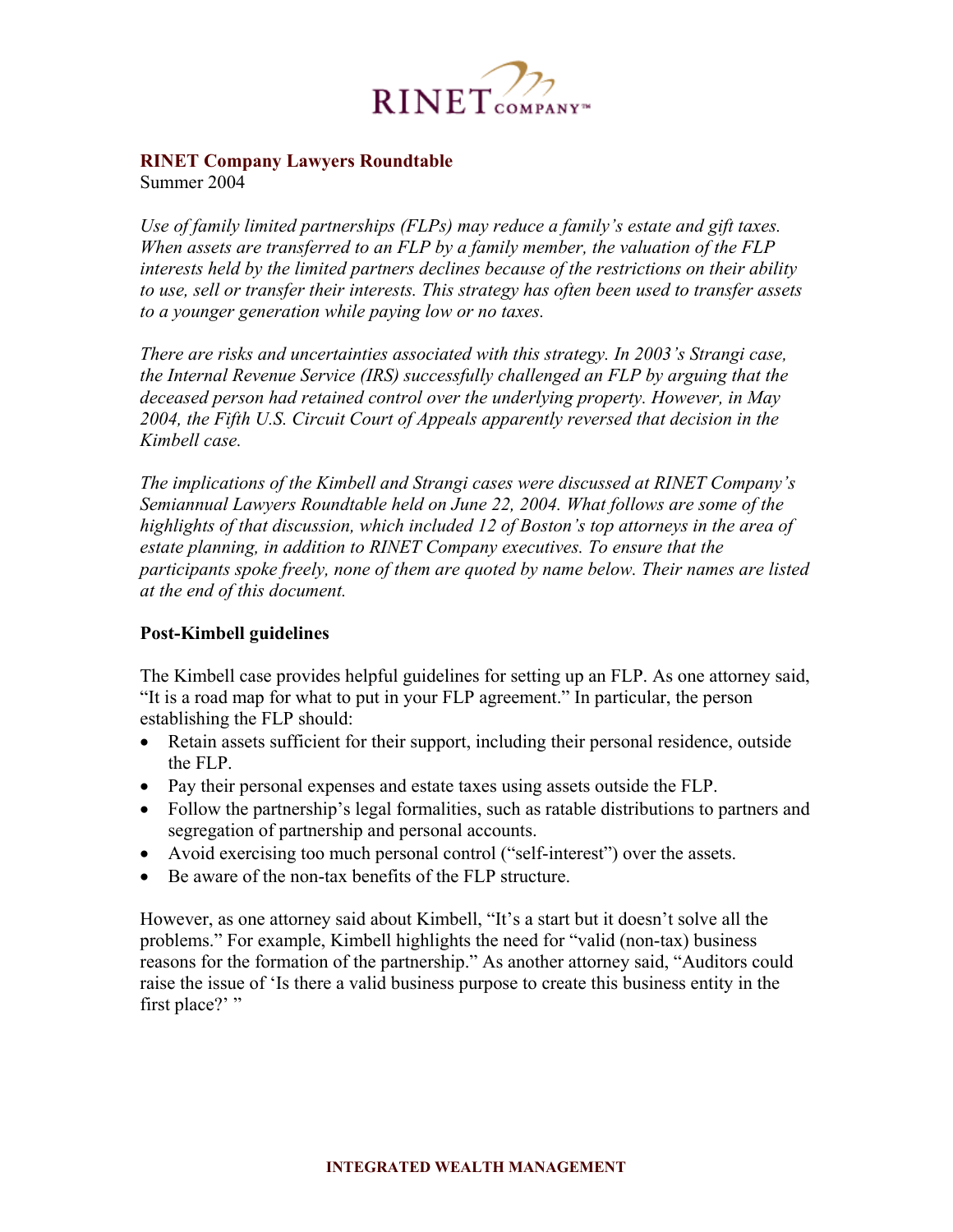

## **Fifth Circuit vs. First Circuit**

The Kimbell decision is binding only in the states of the Fifth Circuit, which are states such as Texas in the south central region of the United States. Moreover, the Fifth Circuit Court has been known as a very taxpayer-friendly court. "Here in the First Circuit, auditors may not feel that Kimbell is the end of the issue," said one attorney. According to another, "Agents are saying 'We've still got Strangi.' "

Rumor has it that Strangi may be settled out of court. If that's true, it may be a while before more concrete guidance on FLPs comes from the courts.

## **What recent IRS field audit settlements suggest**

Some recent IRS settlements in New England FLP cases suggest that local IRS agents may be:

- Focusing more on the percentage discount taken on the FLP interests than on the underlying valuations of assets.
- Targeting cases using appraisers whose appraisals they consider poorly documented or overly favorable to clients.
- Overburdened with cases, so they're interested in prompt negotiated settlements.
- More concerned with the FLP's structure and discounts taken than with the client's age or health.

## **Focus on percentage discounts**

Some participants said they've encountered agents who haven't challenged the underlying valuation of assets held in an FLP. Rather, they've focused on the percentage discount applied to the FLP interests. In a case with primarily marketable securities, the agent started off by saying "I'm not authorized to settle for anything more than 25%." However, the case was ultimately settled with a 32% discount.

Some participants suggested that taking a discount of 50% on marketable securities is somewhat aggressive and might attract an audit. Among others, 50% seemed to be a common starting point as part of a strategy to negotiate to a lower level from that point.

#### **Focus on specific appraisers**

The focus on percentages doesn't mean that agents aren't concerned about valuations. Indeed there is anecdotal evidence that agents are targeting clients using appraisers whose appraisals the agents consider poorly documented or overly favorable to clients. "The IRS is auditing cases of specific appraisers," said one attorney.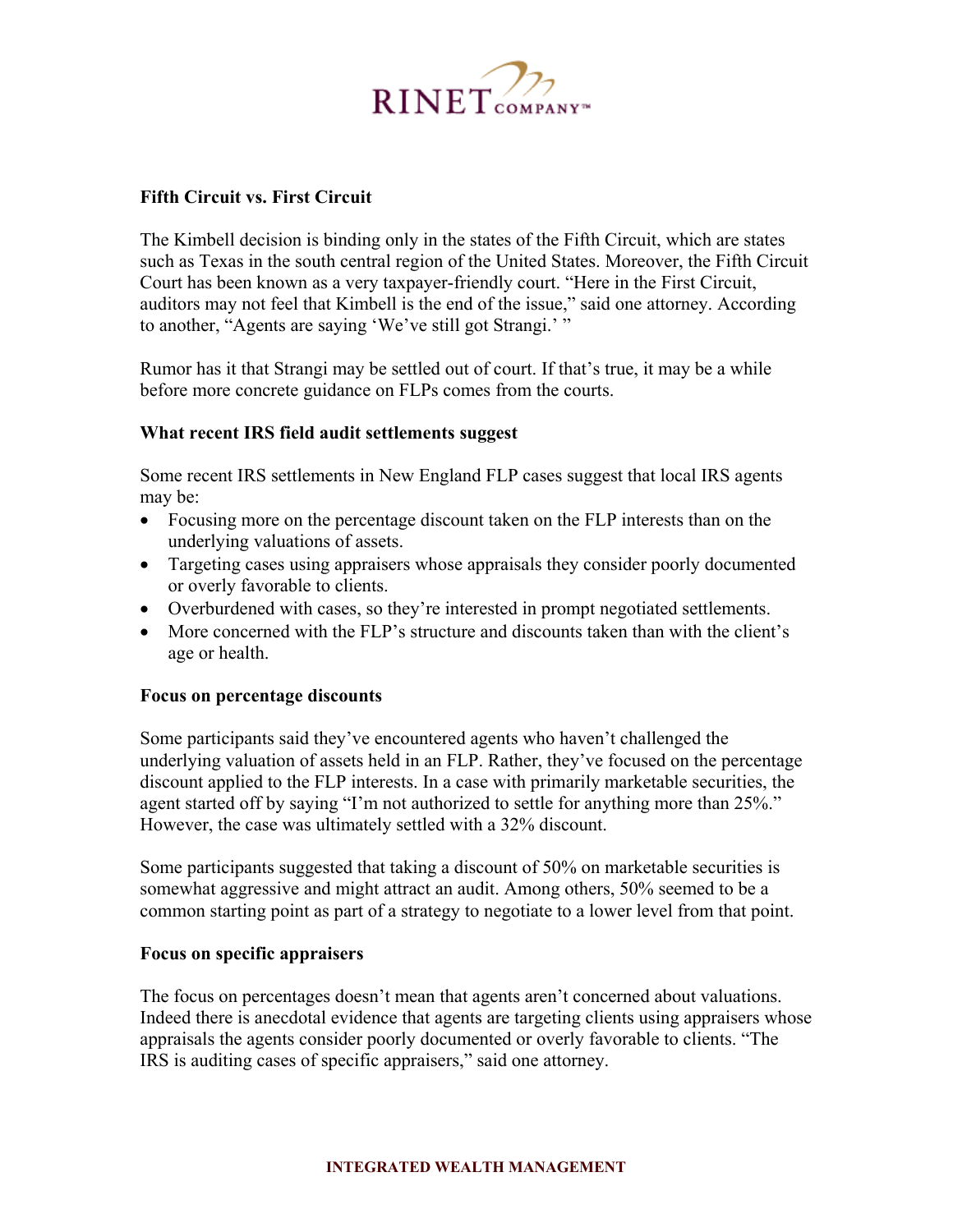

### **Real estate cases**

A more complex, two-tier case involved an FLP for a real estate partnership the client had invested in back in the 1970s. Unlike in the marketable securities cases discussed earlier, valuation of the underlying real estate was also an issue. "My first eight months were spent working with the agent on the underlying real estate value," said the participant. But then the agent moved on. The agent picked on the two-tier discount, but was swayed by the fact that the original real estate partnership dated back more than 20 years. The case was ultimately settled with a percentage discount in the mid-forties for both the top and bottom tiers.

In another pair of real estate cases, the agents also questioned the valuation of the underlying assets. "They compared our real estate versus 'Class A' property, which ours was not," said the attorney. The case settled for a discount of almost 40%.

## **IRS agents pressed for time**

There's some evidence to suggest that negotiating over percentage discounts is being used as a time-efficient way for agents to wrap up cases. As one participant commented, "I think the whole field audit office is backlogged."

### **Concern about how the FLP is run**

One participant expressed surprise that "The agent was not hung up on the age or health of the client." Rather, agents seem more concerned about whether the partnership agreement was well drafted and administered according to those terms. In that case, it helped that the client and the FLP had kept separate sets of accounting records. "The trouble I've seen has been where they haven't adhered to the form they've adopted and instead they've treated the FLP as just another bank account," added the participant. This is consistent with the Kimbell case.

One agent seemed to fish for evidence about whether the FLP had been established solely to evade taxes. He asked whether the tax advantages of the FLP had been discussed with the client. The client's representative was careful to note that "I also pointed out the nontax attributes."

## **Conclusion**

In conclusion, the experience of Lawyers Roundtable participants shows that FLPs may hold up in court if they are properly structured, the terms of the FLP are adhered to, and the appraisals of the assets are reasonable. The guidelines for FLPs have firmed somewhat thanks to the Kimbell case. However, there are still many aspects that have yet to be tested in New England courts or indeed anywhere in the United States.